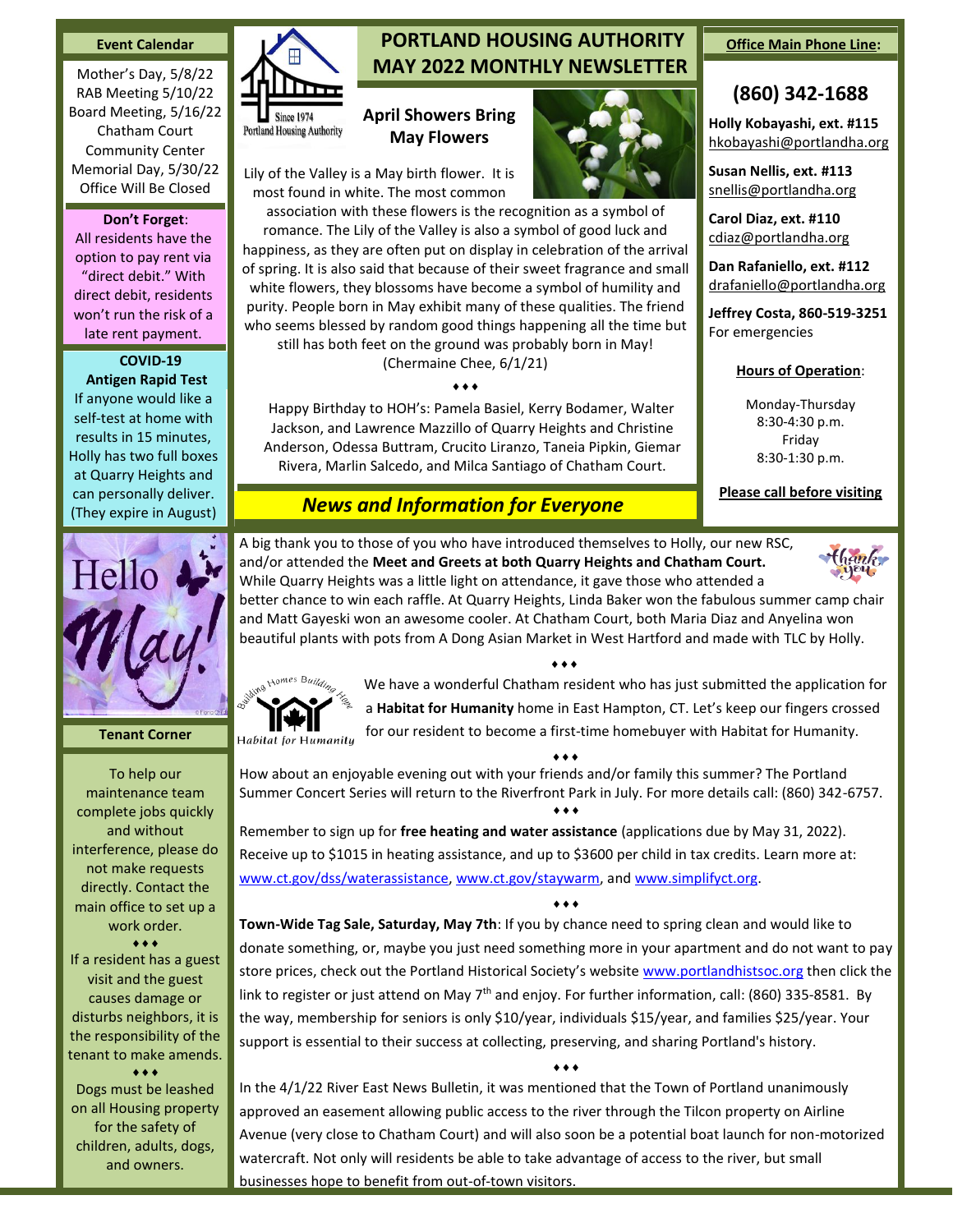

When opportunity knocks, open the door. Book a résumé appointment with Holly. The timing could not be better: lots of jobs now.  $\bullet$   $\bullet$   $\bullet$ 

Among other qualifications for the resident service coordinator position, she is a professional résumé writer and career consultant.  $\bullet\bullet\bullet$ 

A new résumé is the best way to land an interview that will lead to a fabulous new job.

While most scholarship applications have expired in April, any high school graduate (youth or adult) who is interested in college and/or training this fall or will be a senior this fall and would like to garner information and/or seek advice, Holly worked in higher education and has a good understanding of the admissions process. Feel free to call her for an appt. to discuss in more detail.

#### **Gardening:**

There is a sign-up form on the Community Room entrance bulletin board. Jeff and Sean, our maintenance crew, are building a gardening bed. Spots will be available on a first-comefirst-served basis.

## **Inspirational Quotes for May 2022**

The key to success is action, and the essential in action is perseverance. [-Sun Yat-sen](https://quotes.yourdictionary.com/author/sun-yat-sen)

 $\bullet\bullet\bullet$ "The Service you do for others is the rent you pay for your room here on Earth." Muhammad Ali

\* \* \* \* \*

*Chatham Court*

For female residents interested in starting up a business, look no further than the Women's Business Development Council for financial assistance and support services. Launched in 2020, the initiative has provided \$924,000 across 98 grants to women-owned businesses with Bank of America recently announcing a \$100,00 contribution to better the communities they serve. (Paul Scott, "*Middletown Press,*" 3/29/22). Check out the website:



<https://ctwbdc.org/equity-match-grant-program/> for eligibility and match requirements.

**CONN-NAHRO 2022 John J. Kelly Memorial Scholarship:** Three **\$3,500 scholarships** awarded to college-bound high school seniors and/or continuing college students who are residents of Connecticut public housing or Section 8 housing. All Housing residents who have been accepted into a two (2) or four (4) year institution of higher learning working toward a fulltime associate degree, bachelor's degree, or full-time vocational training/certificate beginning in the Fall term of 2022 and who are in good standing with their housing authority are eligible. Completed applications are to be received by 5:00 p.m. on June 10, 2022, at CONN-NAHRO). If interested in applying, contact Holly, RSC, ASAP (860) 342-1688, ext#115.

 $\bullet\bullet\bullet$ 



Parks and Recreation accept financial request forms to help defray summer "Quest and Kids" programs. Submission deadline is June 1, 2022. For more information: <https://portland.recdesk.com/>or call (860) 342-6757.  $\bullet$   $\bullet$   $\bullet$ 

 $\bullet\bullet\bullet$ 

To keep your youth busy and having fun, Parks and Recreation has opened registration for 3 Golf Junior programs in grades K-2, 3-5, and 6-8. The 3 programs take place Tuesdays, 5/31-6/21, Wednesdays. 6/6-7/27, and Mondays, 9/12-10/3. Your children will learn to play an awesome sport that is of low impact on the body. Golf is a game of honor. Children learn tremendous etiquette and life lessons. Sufficient golf clubs are available for use and if a resident signs up through Parks and Rec., Parks and Rec., will work with Youth and Family Services to defray the cost. For more info., call (860) 342-6757.

 $\bullet \bullet \bullet$ 

**Second Chance Babysitting Course:** 6/8-6/9 from 5:00-8:00 p.m. at Foreman Community Center. Many resident teens have shown an interest in summer employment and part-time jobs. This is the perfect opportunity to become CPR and First Aid certified by the American Heart Association and land great local babysitting jobs.

 $\bullet \bullet \bullet$ 

 $\bullet \bullet \bullet$ 





There is a fee of \$80 for residents but, if you call Holly, RSC, she can work with Youth and Family Services to help defray the cost. Call Holly at (860) 342-1688, ext.#115.

**Middletown Summer Youth Employment Program**: All applications are DUE by 4:30 PM on Friday, 6/3/22. Questions can be directed to Lorenzo Marshall at 860-347-6924 or [lorenzo@middlesexchamber.com.](mailto:lorenzo@middlesexchamber.com)

 $\bullet \bullet \bullet$ **Middlesex Youth Career Development Services**: Designed to empower out of school youth ages 18-24 providing them with on-the-job training, paid internships, or certificate programs at Middlesex Community College. Students work with the program coordinator to set specific employment and/or education goals. They are placed in employment upon completion of the certificate program and exited from the program. Follow-up services continue for four quarters. Youth who lack the basic vocational background to comply with the entrance requirements of vocational training receive Vocational ABE instruction to obtain a GED certificate or HSD. For details: (860) 347-6924.

 $\bullet \bullet \bullet$ 

**Brownstone Exploration and Discovery Park Job Fair:** at Brownstone Park 161 Brownstone Avenue, Portland, on Saturday, 5/7 from 10:00 a.m. to 2:00 p.m. for this summer season. The following positions are available: Retail Agents, Lifeguards, Belayers, Wakeboard Instructors, Lot Attendants, Bus Drivers, Food Services, Harness Assistants, and General Laborers. Competitive wages, paid training, employee discounts, and access to the park will be provided. Applications are available online a[t www.brownstonepark.com.](http://www.brownstonepark.com/) Residents may submit applications directly through the website or print, complete, and bring to the Job Fair. For more information, contact Deb Bensenhaver, 860-894-2206.